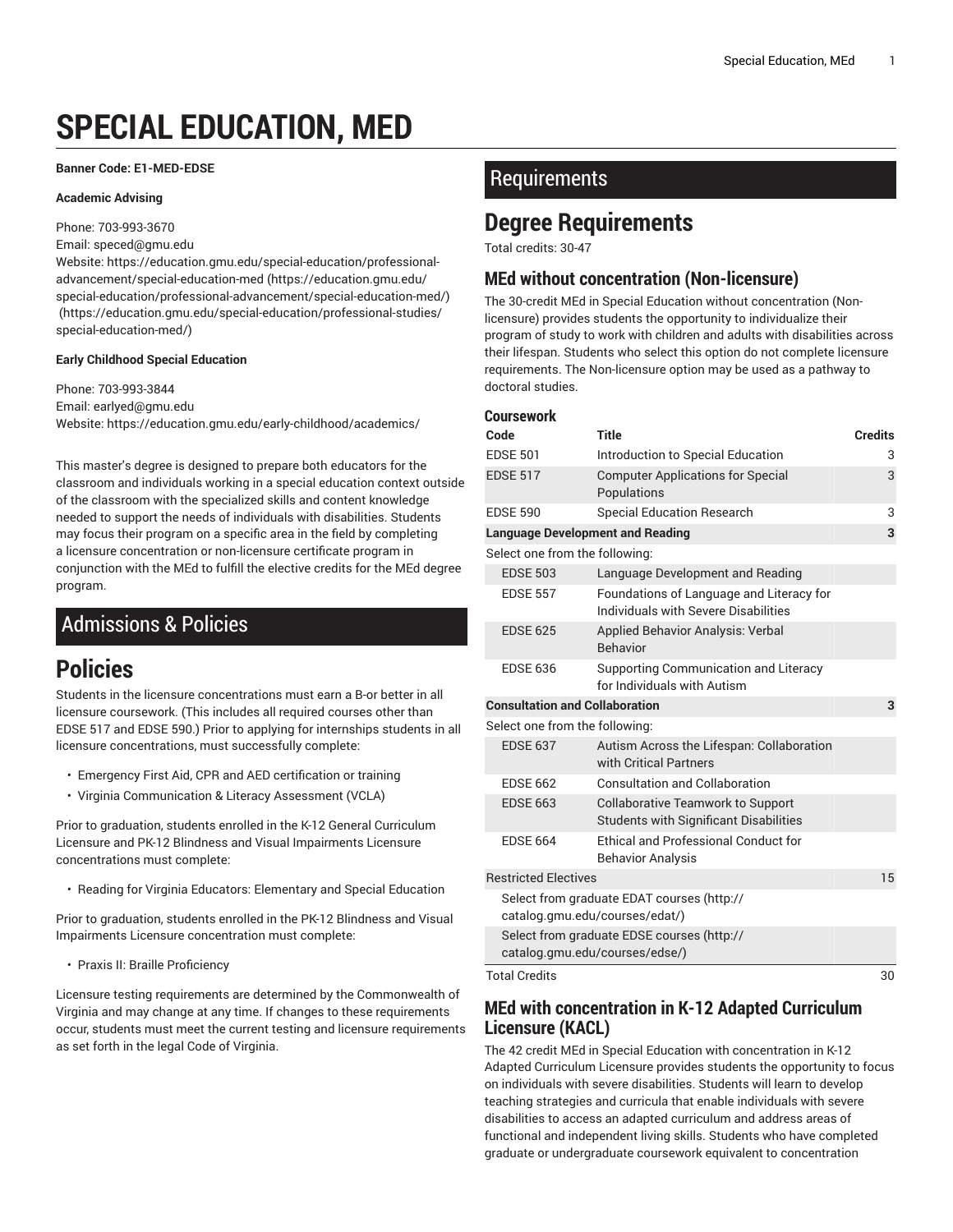coursework prior to admission to this program may request that some courses in this concentration be waived. Students who are eligible to waive coursework must complete a minimum of 30 graduatelevel credits to graduate. A grade of B- or better must be earned in all licensure coursework. In addition to coursework, students must complete mandated state/accreditation assessments.

#### **Core Coursework**

| Code                                  | <b>Title</b>                                                                              | <b>Credits</b> |
|---------------------------------------|-------------------------------------------------------------------------------------------|----------------|
| <b>EDSE 501</b>                       | Introduction to Special Education                                                         | З              |
| <b>EDSE 517</b>                       | <b>Computer Applications for Special</b><br>Populations                                   | 3              |
| <b>EDSE 590</b>                       | <b>Special Education Research</b>                                                         | 3              |
|                                       | <b>Language Development and Reading</b>                                                   |                |
| <b>EDSE 557</b>                       | Foundations of Language and Literacy for<br>Individuals with Severe Disabilities          | 3              |
| <b>Consultation and Collaboration</b> |                                                                                           |                |
| <b>EDSE 663</b>                       | <b>Collaborative Teamwork to Support</b><br><b>Students with Significant Disabilities</b> | 3              |
| <b>Total Credits</b>                  |                                                                                           | 15             |
| <b>Concentration Coursework</b>       |                                                                                           |                |
| Code                                  | Title                                                                                     | <b>Credits</b> |
| <b>EDSE 531</b>                       | <b>Transition and Community-Based</b><br>Instruction                                      | 3              |
| <b>EDSE 532</b>                       | <b>Positive Behavior Supports</b>                                                         | 3              |
| <b>EDSE 533</b>                       | Assessment and Program Planning for<br><b>Adapted Curriculum</b>                          | 3              |
| <b>EDSE 534</b>                       | <b>Communication and Severe Disabilities</b>                                              | 3              |
| <b>EDSE 547</b>                       | <b>Characteristics of Students with Severe</b><br><b>Disabilities</b>                     | 3              |
| <b>EDSE 661</b>                       | <b>Curriculum and Methods: Severe</b><br><b>Disabilities</b>                              | 3              |
| <b>EDSE 669</b>                       | Individualized Supports and Specialized<br>Care of Students with Severe Disabilities      | 3              |
| <b>EDSE 784</b>                       | Internship: Adapted Curriculum                                                            | 6              |
| <b>Total Credits</b>                  |                                                                                           | 27             |

### **MEd with concentration in K-12 General Curriculum Licensure (KGCL)**

The 39-credit MEd in Special Education with concentration in K-12 General Curriculum Licensure provides students the opportunity to focus on individuals with mild to moderate disabilities. Students will be prepared to support students with disabilities who access the general academic curriculum in inclusive settings and provide direct instruction in special education settings as needed. Students who have completed graduate or undergraduate coursework equivalent to concentration coursework prior to admission to this program may request that some courses in this concentration be waived. Students who are eligible to waive coursework must complete a minimum of 30 graduate-level credits to graduate. A grade of B- or better must be earned in all licensure coursework. In addition to coursework, students must complete mandated state/accreditation assessments.

#### **Core Coursework**

| Code                                    | <b>Title</b>                                            | <b>Credits</b> |
|-----------------------------------------|---------------------------------------------------------|----------------|
| <b>EDSE 501</b>                         | Introduction to Special Education                       | 3              |
| <b>EDSE 517</b>                         | <b>Computer Applications for Special</b><br>Populations | 3              |
| <b>EDSE 590</b>                         | <b>Special Education Research</b>                       | 3              |
| <b>Language Development and Reading</b> |                                                         |                |
| <b>EDSE 503</b>                         | Language Development and Reading                        | 3              |
| <b>Consultation and Collaboration</b>   |                                                         |                |
| <b>EDSE 662</b>                         | <b>Consultation and Collaboration</b>                   | 3              |
| <b>Total Credits</b>                    |                                                         | 15             |

### **Concentration Coursework**

| Code                 | <b>Title</b>                                                                          | <b>Credits</b> |
|----------------------|---------------------------------------------------------------------------------------|----------------|
| <b>EDSE 502</b>      | Classroom Management and Applied<br><b>Behavior Analysis</b>                          | 3              |
| <b>EDSE 540</b>      | Characteristics of Students with<br>Disabilities who Access the General<br>Curriculum | 3              |
| <b>EDSE 544</b>      | Adapted Instructional Methods and<br><b>Transition for Secondary Learners</b>         | 3              |
| <b>EDSE 627</b>      | Assessment                                                                            | 3              |
| <b>EDSE 641</b>      | Instructional Strategies for Reading and<br>Writing                                   | 3              |
| <b>EDSE 643</b>      | Instructional Strategies for Math                                                     | 3              |
| <b>EDSE 783</b>      | Internship: Special Education in General<br>Curriculum                                | 6              |
| <b>Total Credits</b> |                                                                                       | 24             |

# **MEd with concentration in PK-12 Blindness and Visual Impairments Licensure (PBVL)**

The 47-credit MEd in Special Education with concentration in PK-12 Blindness and Visual Impairments Licensure prepares students to work with blind and visually impaired individuals, including those who have multiple disabilities. Students learn to support individuals in both general and special education settings. Students who have completed graduate or undergraduate coursework equivalent to concentration coursework prior to admission to this program may request that some courses in this concentration be waived. Students who are eligible to waive coursework must complete a minimum of 30 graduate-level credits to graduate. A grade of B- or better must be earned in all licensure coursework. In addition to coursework, students must complete mandated state/ accreditation assessments.

#### **Core Coursework**

| Code                                    | Title                                                                                     | <b>Credits</b> |
|-----------------------------------------|-------------------------------------------------------------------------------------------|----------------|
| <b>EDSE 501</b>                         | Introduction to Special Education                                                         | 3              |
| <b>EDSE 517</b>                         | <b>Computer Applications for Special</b><br>Populations                                   | 3              |
| <b>EDSE 590</b>                         | <b>Special Education Research</b>                                                         | 3              |
| <b>Language Development and Reading</b> |                                                                                           |                |
| <b>EDSE 503</b>                         | Language Development and Reading                                                          | 3              |
| <b>Consultation and Collaboration</b>   |                                                                                           |                |
| <b>EDSE 663</b>                         | <b>Collaborative Teamwork to Support</b><br><b>Students with Significant Disabilities</b> | 3              |

Total Credits **15**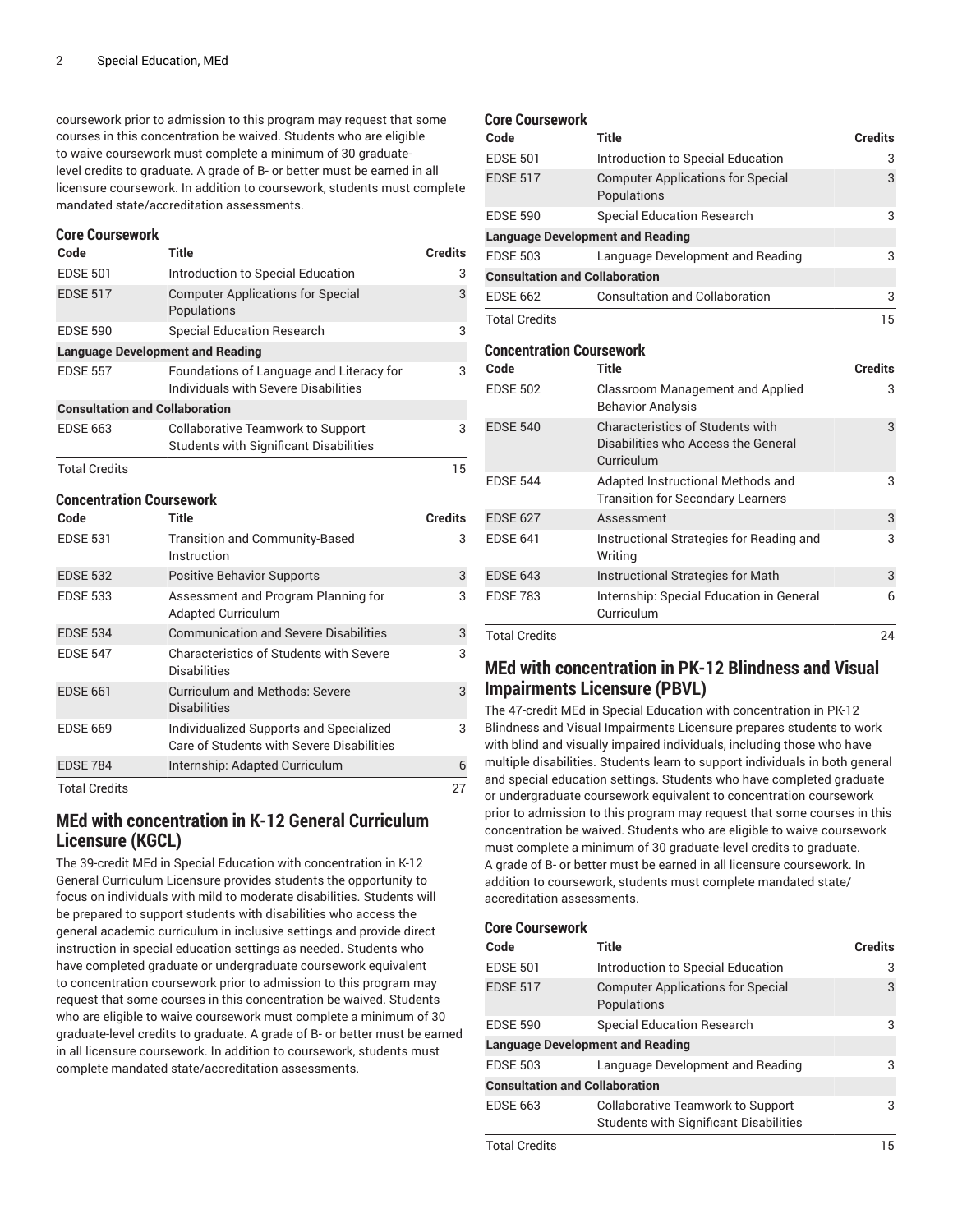#### **Concentration Coursework**

| Code                 | <b>Title</b>                                                                          | <b>Credits</b> |
|----------------------|---------------------------------------------------------------------------------------|----------------|
| <b>EDAT 522</b>      | Assistive Technology for Individuals with<br>Sensory Impairments                      | 3              |
| <b>EDSE 511</b>      | <b>Characteristics of Students with</b><br><b>Blindness and Visual Impairments</b>    | 3              |
| <b>EDSE 512</b>      | <b>Braille Code</b>                                                                   | 3              |
| <b>EDSE 513</b>      | Medical and Educational Implications of<br><b>Blindness and Visual Impairments</b>    | 3              |
| <b>EDSE 514</b>      | Orientation and Mobility for Students with<br><b>Blindness and Visual Impairments</b> | 2              |
| <b>EDSE 518</b>      | Curriculum and Assessment of Students<br>with Blindness and Visual Impairments        | 3              |
| <b>EDSE 532</b>      | <b>Positive Behavior Supports</b>                                                     | 3              |
| <b>EDSE 613</b>      | Teaching Methods for Students with<br><b>Blindness and Visual Impairments</b>         | 3              |
| <b>EDSE 616</b>      | <b>Braille Reading and Writing</b>                                                    | 3              |
| <b>EDSE 785</b>      | Internship: Blindness and Visual<br>Impairments                                       | 6              |
| <b>Total Credits</b> |                                                                                       | 32             |

# **MEd with concentration in Early Childhood Special Education (Non-licensure) (SPEC)**

The 30-credit MEd in Special Education, concentration in Early Childhood Special Education (Non-licensure) is for professionals who already hold an early childhood special education teacher license or are interested in working in an early childhood special education context outside the classroom. Students who wish to seek early childhood education licensure are advised to instead consider completing the MEd in Special Education concentration in Early Childhood Special Education Licensure.

| Coursework                   |                                                                                                                     |                |
|------------------------------|---------------------------------------------------------------------------------------------------------------------|----------------|
| Code                         | Title                                                                                                               | <b>Credits</b> |
| <b>ECED 503</b>              | Inclusive Curriculum for Young Learners:<br><b>Planning Instruction and Guidance</b>                                | 3              |
| <b>ECED 505</b>              | Introduction to Early Childhood Special<br><b>Education</b>                                                         | 3              |
| <b>ECED 506</b>              | Medical and Developmental Aspects of<br>Disabilities of Diverse Young Learners                                      | 3              |
| <b>ECED 522</b>              | Developing Language, Literacy, and<br>Communication of Diverse Infants and<br><b>Toddlers</b>                       | 3              |
| Choose one of the following: |                                                                                                                     | 3              |
| <b>ECED 601</b>              | <b>Frameworks for Early Childhood</b><br>Education                                                                  |                |
| <b>ECED 685</b>              | Applied and Teacher Research in Early<br>Childhood Education                                                        |                |
| <b>ECED 691</b>              | Policy Perspectives in Early Childhood<br>Education                                                                 |                |
| Electives                    |                                                                                                                     | 15             |
| courses/eced/)               | Select 15 credits from graduate ECED courses or courses<br>approved by an academic advisor (http://catalog.gmu.edu/ |                |
| <b>Total Credits</b>         |                                                                                                                     | 30             |

# **MEd with concentration in Early Childhood Special Education Licensure (SPCL)**

This 36-credit MEd in Special Education, concentration in Early Childhood Special Education Licensure offers required coursework for teacher licensure in Early Childhood Special Education. Students who have completed graduate or undergraduate coursework equivalent to concentration coursework prior to admission to this program may request that some courses in this concentration be waived. Students who are eligible to waive coursework must complete a minimum of 30 graduate-level credits to graduate. A grade of B- or better must be earned in all coursework. In addition to the ECED concentration coursework, students must complete mandated state/accreditation assessments.

| Coursework           |                                                                                                               |                |
|----------------------|---------------------------------------------------------------------------------------------------------------|----------------|
| Code                 | <b>Title</b>                                                                                                  | <b>Credits</b> |
| <b>ECED 501</b>      | Developmental Pathways of Diverse<br>Learners, Birth-Adolescence                                              | 3              |
| <b>ECED 502</b>      | Foundations of Language and Literacy for<br>Diverse Prekindergarten and Kindergarten<br>Learners              | 3              |
| <b>ECED 503</b>      | Inclusive Curriculum for Young Learners:<br><b>Planning Instruction and Guidance</b>                          | 3              |
| <b>ECED 504</b>      | <b>Engaging Families of Diverse Young</b><br>I earners                                                        | 3              |
| <b>ECED 505</b>      | Introduction to Early Childhood Special<br>Education                                                          | 3              |
| <b>ECED 506</b>      | Medical and Developmental Aspects of<br>Disabilities of Diverse Young Learners                                | 3              |
| <b>ECED 511</b>      | Assessment of Diverse Young Learners                                                                          | 3              |
| <b>ECED 522</b>      | Developing Language, Literacy, and<br>Communication of Diverse Infants and<br><b>Toddlers</b>                 | 3              |
| <b>ECED 523</b>      | Early Intervention for Infants Toddlers<br>with Disabilities: Collaborative<br><b>Consultative Approaches</b> | 3              |
| <b>ECED 781</b>      | Seminar in Early Childhood Education                                                                          | 3              |
| <b>ECED 789</b>      | Internship in Early Childhood Special<br><b>Education Birth - Five</b>                                        | 6              |
| <b>Total Credits</b> |                                                                                                               | 36             |

# Accelerated Master's

# **Bachelor's Degree (any)/Special Education, Accelerated MEd**

# **Overview**

Highly-qualified undergraduates may be admitted to the bachelor's/ accelerated master's program and obtain a BA or BS in any degree area and an MEd in Special [Education](https://catalog.gmu.edu/colleges-schools/education-human-development/school-education/special-education-med/#text) ([https://catalog.gmu.edu/colleges](https://catalog.gmu.edu/colleges-schools/education-human-development/school-education/special-education-med/#text)[schools/education-human-development/school-education/special](https://catalog.gmu.edu/colleges-schools/education-human-development/school-education/special-education-med/#text)[education-med/#text](https://catalog.gmu.edu/colleges-schools/education-human-development/school-education/special-education-med/#text))in an accelerated time-frame after satisfactory completion of a minimum of 138 credits.

See AP.6.7 [Bachelor's/Accelerated](https://catalog.gmu.edu/colleges-schools/education-human-development/school-education/) Master's Degree ([https://](https://catalog.gmu.edu/colleges-schools/education-human-development/school-education/) [catalog.gmu.edu/colleges-schools/education-human-development/](https://catalog.gmu.edu/colleges-schools/education-human-development/school-education/) [school-education/\)](https://catalog.gmu.edu/colleges-schools/education-human-development/school-education/) for policies related to this program.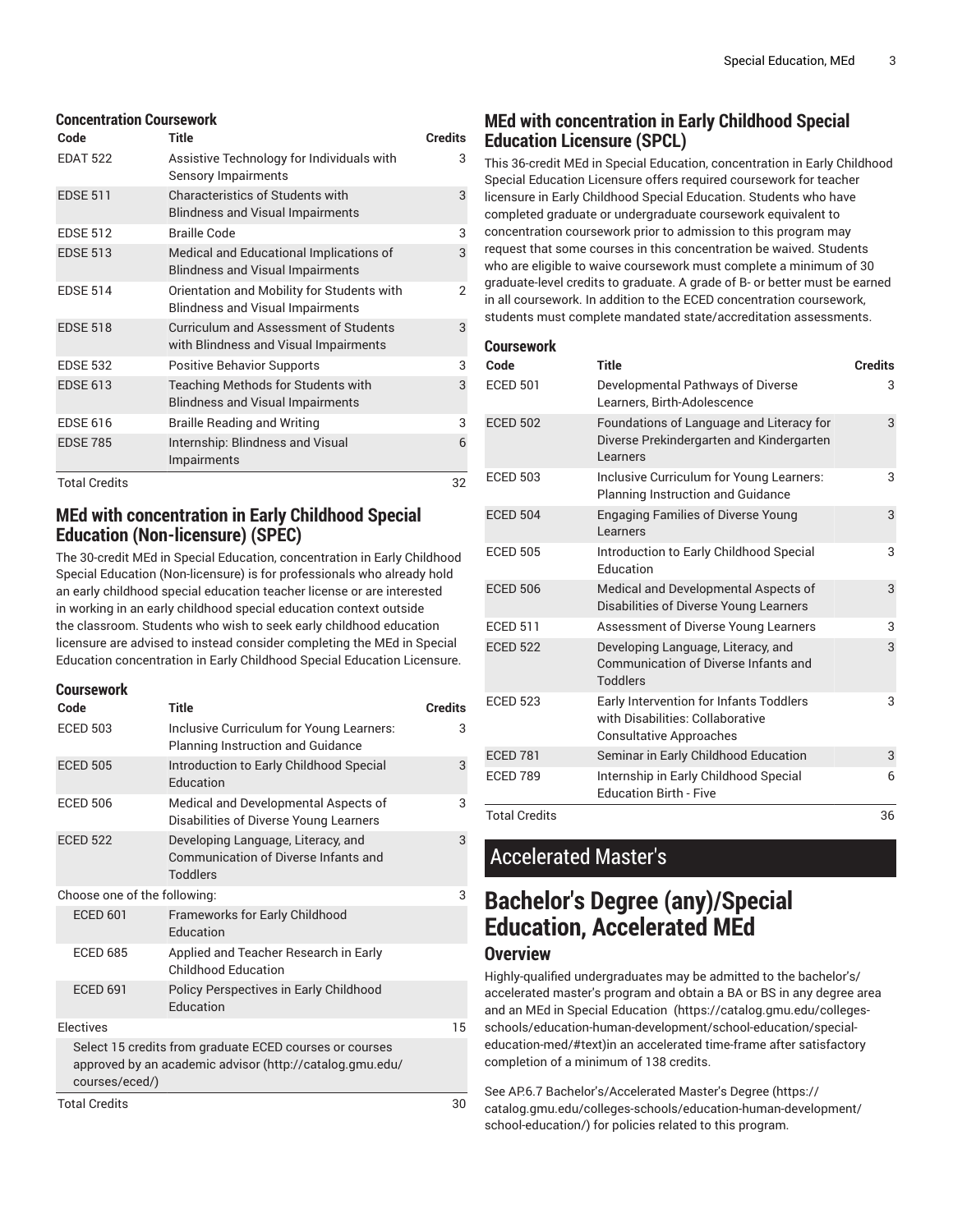Students in an accelerated degree program must fulfill all university requirements for the master's degree. For policies governing all graduate degrees, see AP.6 [Graduate](https://catalog.gmu.edu/policies/academic/graduate-policies/#text) Policies [\(https://catalog.gmu.edu/policies/](https://catalog.gmu.edu/policies/academic/graduate-policies/#text) [academic/graduate-policies/#text](https://catalog.gmu.edu/policies/academic/graduate-policies/#text)).

### **BAM Pathway Admission Requirements**

Applicants to all graduate programs at George Mason University must meet the admission standards and application requirements for graduate study as specified in Graduate [Admissions](https://catalog.gmu.edu/admissions/graduate-policies/) Policies ([https://](https://catalog.gmu.edu/admissions/graduate-policies/) [catalog.gmu.edu/admissions/graduate-policies/](https://catalog.gmu.edu/admissions/graduate-policies/)) and [Bachelor's/](https://catalog.gmu.edu/policies/academic/graduate-policies/#ap-6-7) [Accelerated](https://catalog.gmu.edu/policies/academic/graduate-policies/#ap-6-7) Master's Degree [\(https://catalog.gmu.edu/policies/](https://catalog.gmu.edu/policies/academic/graduate-policies/#ap-6-7) [academic/graduate-policies/#ap-6-7](https://catalog.gmu.edu/policies/academic/graduate-policies/#ap-6-7)) policies. For information specific to this accelerated master's program, see Application [Requirements](https://cehd.gmu.edu/bachelors-accelerated-masters-program/) [and Deadlines \(https://cehd.gmu.edu/bachelors-accelerated-masters](https://cehd.gmu.edu/bachelors-accelerated-masters-program/)[program/\)](https://cehd.gmu.edu/bachelors-accelerated-masters-program/).

Students will be considered for admission into the BAM Pathway after completion of a minimum of 60 credits, and additional unitspecific criteria (see Application [Requirements](https://cehd.gmu.edu/bachelors-accelerated-masters-program/) and Deadlines) [\(https://](https://cehd.gmu.edu/bachelors-accelerated-masters-program/) [cehd.gmu.edu/bachelors-accelerated-masters-program/\)](https://cehd.gmu.edu/bachelors-accelerated-masters-program/).

Students who are accepted into the BAM Pathway will be allowed to register for graduate level courses after successful completion of a minimum of 75 undergraduate credits and course-specific pre-requisites.

### **Accelerated Master's Admission Requirements**

Students already admitted in the BAM Pathway will be admitted to the MEd program, if they have met the following criteria, as verified on the Bachelor's/Accelerated Master's Transition form:

- 3.0 overall GPA
- Completion of specific undergraduate coursework
- Successfully meeting Mason's requirements for undergraduate degree conferral (graduation) and completing the application for graduation.

# **Accelerated Pathway Requirements**

To maintain the integrity and quality of both the undergraduate and graduate degree programs, undergraduate students interested in taking graduate courses must choose from the following which can be taken as [Advanced](https://catalog.gmu.edu/policies/academic/graduate-policies/#text) Standing or Reserve Graduate credit [\(https://](https://catalog.gmu.edu/policies/academic/graduate-policies/#text) [catalog.gmu.edu/policies/academic/graduate-policies/#text](https://catalog.gmu.edu/policies/academic/graduate-policies/#text)) (to be determined by the student and their advisor):

| Code                           | Title                                                                            | <b>Credits</b> |
|--------------------------------|----------------------------------------------------------------------------------|----------------|
| <b>EDSE 501</b>                | Introduction to Special Education                                                | 3              |
| <b>EDSE 517</b>                | <b>Computer Applications for Special</b><br>Populations                          | 3              |
| Select one from the following: |                                                                                  | 3              |
| <b>EDSE 503</b>                | Language Development and Reading                                                 |                |
| <b>EDSE 557</b>                | Foundations of Language and Literacy for<br>Individuals with Severe Disabilities |                |
| <b>EDSE 625</b>                | <b>Applied Behavior Analysis: Verbal</b><br><b>Behavior</b>                      |                |
|                                |                                                                                  |                |

EDSE [approved](http://catalog.gmu.edu/courses/edse/) electives up to 9 credits ([http://](http://catalog.gmu.edu/courses/edse/) [catalog.gmu.edu/courses/edse/](http://catalog.gmu.edu/courses/edse/))

For more detailed information on coursework and timeline requirements, see AP.6.7 [Bachelor's/Accelerated](https://catalog.gmu.edu/policies/academic/graduate-policies/#ap-6-7) Master's Degree ([https://](https://catalog.gmu.edu/policies/academic/graduate-policies/#ap-6-7) [catalog.gmu.edu/policies/academic/graduate-policies/#ap-6-7\)](https://catalog.gmu.edu/policies/academic/graduate-policies/#ap-6-7) policies.

# **Bachelor's Degree (any)/Special Education, Accelerated MEd (Early Childhood Special Education (Licensure) Concentration)**

### **Overview**

Highly-qualified undergraduates may be admitted to the bachelor's/ accelerated master's program and obtain a BA or BS in any degree area and an MEd in Special Education (Early [Childhood](https://catalog.gmu.edu/colleges-schools/education-human-development/school-education/special-education-med/#text) Special Education (Licensure) [concentration\)](https://catalog.gmu.edu/colleges-schools/education-human-development/school-education/special-education-med/#text) [\(https://catalog.gmu.edu/colleges-schools/](https://catalog.gmu.edu/colleges-schools/education-human-development/school-education/special-education-med/#text) [education-human-development/school-education/special-education](https://catalog.gmu.edu/colleges-schools/education-human-development/school-education/special-education-med/#text)[med/#text](https://catalog.gmu.edu/colleges-schools/education-human-development/school-education/special-education-med/#text))in an accelerated time-frame after satisfactory completion of a minimum of 144 credits.

See AP.6.7 [Bachelor's/Accelerated](https://catalog.gmu.edu/colleges-schools/education-human-development/school-education/) Master's Degree ([https://](https://catalog.gmu.edu/colleges-schools/education-human-development/school-education/) [catalog.gmu.edu/colleges-schools/education-human-development/](https://catalog.gmu.edu/colleges-schools/education-human-development/school-education/) [school-education/\)](https://catalog.gmu.edu/colleges-schools/education-human-development/school-education/) for policies related to this program.

Students in an accelerated degree program must fulfill all university requirements for the master's degree. For policies governing all graduate degrees, see AP.6 [Graduate](https://catalog.gmu.edu/policies/academic/graduate-policies/#text) Policies [\(https://catalog.gmu.edu/policies/](https://catalog.gmu.edu/policies/academic/graduate-policies/#text) [academic/graduate-policies/#text\)](https://catalog.gmu.edu/policies/academic/graduate-policies/#text).

# **BAM Pathway Admission Requirements**

Applicants to all graduate programs at George Mason University must meet the admission standards and application requirements for graduate study as specified in Graduate [Admissions](https://catalog.gmu.edu/admissions/graduate-policies/) Policies [\(https://](https://catalog.gmu.edu/admissions/graduate-policies/) [catalog.gmu.edu/admissions/graduate-policies/\)](https://catalog.gmu.edu/admissions/graduate-policies/) and [Bachelor's/](https://catalog.gmu.edu/policies/academic/graduate-policies/#ap-6-7) [Accelerated](https://catalog.gmu.edu/policies/academic/graduate-policies/#ap-6-7) Master's Degree ([https://catalog.gmu.edu/policies/](https://catalog.gmu.edu/policies/academic/graduate-policies/#ap-6-7) [academic/graduate-policies/#ap-6-7](https://catalog.gmu.edu/policies/academic/graduate-policies/#ap-6-7)) policies. For information specific to this accelerated master's program, see Application [Requirements](https://cehd.gmu.edu/bachelors-accelerated-masters-program/) [and Deadlines](https://cehd.gmu.edu/bachelors-accelerated-masters-program/) ([https://cehd.gmu.edu/bachelors-accelerated-masters](https://cehd.gmu.edu/bachelors-accelerated-masters-program/)[program/](https://cehd.gmu.edu/bachelors-accelerated-masters-program/)).

Students will be considered for admission into the BAM Pathway after completion of a minimum of 60 credits, and additional unitspecific criteria (see Application [Requirements](https://cehd.gmu.edu/bachelors-accelerated-masters-program/) and Deadlines) ([https://](https://cehd.gmu.edu/bachelors-accelerated-masters-program/) [cehd.gmu.edu/bachelors-accelerated-masters-program/](https://cehd.gmu.edu/bachelors-accelerated-masters-program/)).

Students who are accepted into the BAM Pathway will be allowed to register for graduate level courses after successful completion of a minimum of 75 undergraduate credits and course-specific pre-requisites.

# **Accelerated Master's Admission Requirements**

Students already admitted in the BAM Pathway will be admitted to the MEd program, if they have met the following criteria, as verified on the Bachelor's/Accelerated Master's Transition form:

- 3.0 overall GPA
- Completion of specific undergraduate coursework
- Successfully meeting Mason's requirements for undergraduate degree conferral (graduation) and completing the application for graduation.

# **Accelerated Pathway Requirements**

To maintain the integrity and quality of both the undergraduate and graduate degree programs, undergraduate students interested in taking graduate courses must choose from the following (to be determined by the student and their advisor):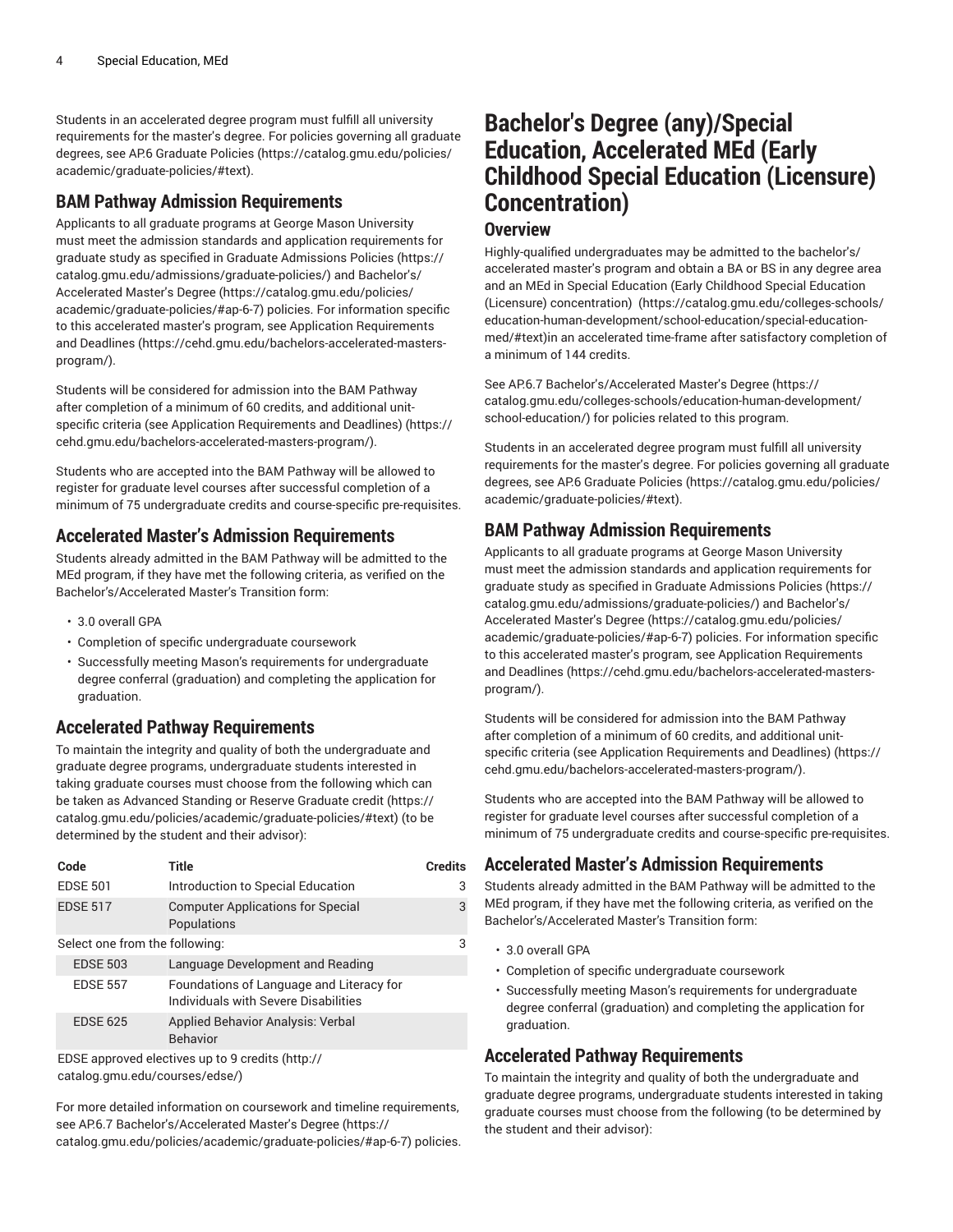[Advanced](https://catalog.gmu.edu/policies/academic/graduate-policies/#text) Standing Courses **(**[https://catalog.gmu.edu/policies/academic/](https://catalog.gmu.edu/policies/academic/graduate-policies/#text) [graduate-policies/#text](https://catalog.gmu.edu/policies/academic/graduate-policies/#text)**) (up to 12 credits)**

| Code            | Title                                                                                                         | <b>Credits</b> |
|-----------------|---------------------------------------------------------------------------------------------------------------|----------------|
| <b>ECED 501</b> | Developmental Pathways of Diverse<br>Learners, Birth-Adolescence                                              | 3              |
| <b>ECED 502</b> | Foundations of Language and Literacy for<br>Diverse Prekindergarten and Kindergarten<br>Learners              | 3              |
| <b>ECED 503</b> | Inclusive Curriculum for Young Learners:<br><b>Planning Instruction and Guidance</b>                          | 3              |
| <b>ECED 504</b> | <b>Engaging Families of Diverse Young</b><br>Learners                                                         | 3              |
| <b>ECED 505</b> | Introduction to Early Childhood Special<br>Education                                                          | 3              |
| <b>ECED 506</b> | Medical and Developmental Aspects of<br>Disabilities of Diverse Young Learners                                | 3              |
| <b>ECED 522</b> | Developing Language, Literacy, and<br><b>Communication of Diverse Infants and</b><br><b>Toddlers</b>          | 3              |
| <b>ECED 523</b> | Early Intervention for Infants Toddlers<br>with Disabilities: Collaborative<br><b>Consultative Approaches</b> | 3              |
|                 |                                                                                                               |                |

ECED [approved](http://catalog.gmu.edu/courses/eced/) elective [\(http://catalog.gmu.edu/courses/](http://catalog.gmu.edu/courses/eced/) [eced/\)](http://catalog.gmu.edu/courses/eced/)

Reserve [Graduate](https://catalog.gmu.edu/policies/academic/graduate-policies/#text) Credit Courses **(**[https://catalog.gmu.edu/policies/](https://catalog.gmu.edu/policies/academic/graduate-policies/#text) [academic/graduate-policies/#text](https://catalog.gmu.edu/policies/academic/graduate-policies/#text)**) (up to 6 credits)**

| Code            | Title                                                                                                         | <b>Credits</b> |
|-----------------|---------------------------------------------------------------------------------------------------------------|----------------|
| <b>ECED 502</b> | Foundations of Language and Literacy for<br>Diverse Prekindergarten and Kindergarten<br>Learners              | 3              |
| <b>ECED 505</b> | Introduction to Early Childhood Special<br>Education                                                          | 3              |
| <b>ECED 506</b> | Medical and Developmental Aspects of<br>Disabilities of Diverse Young Learners                                | 3              |
| <b>ECED 511</b> | Assessment of Diverse Young Learners                                                                          | 3              |
| <b>ECED 522</b> | Developing Language, Literacy, and<br>Communication of Diverse Infants and<br>Toddlers                        | 3              |
| <b>ECED 523</b> | Early Intervention for Infants Toddlers<br>with Disabilities: Collaborative<br><b>Consultative Approaches</b> | 3              |

ECED [approved](http://catalog.gmu.edu/courses/eced/) elective [\(http://catalog.gmu.edu/courses/](http://catalog.gmu.edu/courses/eced/) [eced/\)](http://catalog.gmu.edu/courses/eced/)

For more detailed information on coursework and timeline requirements, see AP.6.7 [Bachelor's/Accelerated](https://catalog.gmu.edu/policies/academic/graduate-policies/#ap-6-7) Master's Degree ([https://](https://catalog.gmu.edu/policies/academic/graduate-policies/#ap-6-7) [catalog.gmu.edu/policies/academic/graduate-policies/#ap-6-7\)](https://catalog.gmu.edu/policies/academic/graduate-policies/#ap-6-7) policies.

# **Bachelor's Degree (any)/Special Education, Accelerated MEd (Early Childhood Special Education (Non-Licensure) Concentration)**

# **Overview**

Highly-qualified undergraduates may be admitted to the bachelor's/ accelerated master's program and obtain a BA or BS in any degree area and an MEd in Special Education (Early [Childhood](https://catalog.gmu.edu/colleges-schools/education-human-development/school-education/special-education-med/#text) Special Education

[\(Non-Licensure\)](https://catalog.gmu.edu/colleges-schools/education-human-development/school-education/special-education-med/#text) concentration) [\(https://catalog.gmu.edu/colleges](https://catalog.gmu.edu/colleges-schools/education-human-development/school-education/special-education-med/#text)[schools/education-human-development/school-education/special](https://catalog.gmu.edu/colleges-schools/education-human-development/school-education/special-education-med/#text)[education-med/#text](https://catalog.gmu.edu/colleges-schools/education-human-development/school-education/special-education-med/#text))in an accelerated time-frame after satisfactory completion of a minimum of 138 credits.

See AP.6.7 [Bachelor's/Accelerated](https://catalog.gmu.edu/colleges-schools/education-human-development/school-education/) Master's Degree ([https://](https://catalog.gmu.edu/colleges-schools/education-human-development/school-education/) [catalog.gmu.edu/colleges-schools/education-human-development/](https://catalog.gmu.edu/colleges-schools/education-human-development/school-education/) [school-education/\)](https://catalog.gmu.edu/colleges-schools/education-human-development/school-education/) for policies related to this program.

Students in an accelerated degree program must fulfill all university requirements for the master's degree. For policies governing all graduate degrees, see AP.6 [Graduate](https://catalog.gmu.edu/policies/academic/graduate-policies/#text) Policies [\(https://catalog.gmu.edu/policies/](https://catalog.gmu.edu/policies/academic/graduate-policies/#text) [academic/graduate-policies/#text\)](https://catalog.gmu.edu/policies/academic/graduate-policies/#text).

# **BAM Pathway Admission Requirements**

Applicants to all graduate programs at George Mason University must meet the admission standards and application requirements for graduate study as specified in Graduate [Admissions](https://catalog.gmu.edu/admissions/graduate-policies/) Policies [\(https://](https://catalog.gmu.edu/admissions/graduate-policies/) [catalog.gmu.edu/admissions/graduate-policies/\)](https://catalog.gmu.edu/admissions/graduate-policies/) and [Bachelor's/](https://catalog.gmu.edu/policies/academic/graduate-policies/#ap-6-7) [Accelerated](https://catalog.gmu.edu/policies/academic/graduate-policies/#ap-6-7) Master's Degree ([https://catalog.gmu.edu/policies/](https://catalog.gmu.edu/policies/academic/graduate-policies/#ap-6-7) [academic/graduate-policies/#ap-6-7](https://catalog.gmu.edu/policies/academic/graduate-policies/#ap-6-7)) policies. For information specific to this accelerated master's program, see Application [Requirements](https://cehd.gmu.edu/bachelors-accelerated-masters-program/) [and Deadlines](https://cehd.gmu.edu/bachelors-accelerated-masters-program/) ([https://cehd.gmu.edu/bachelors-accelerated-masters](https://cehd.gmu.edu/bachelors-accelerated-masters-program/)[program/](https://cehd.gmu.edu/bachelors-accelerated-masters-program/)).

Students will be considered for admission into the BAM Pathway after completion of a minimum of 60 credits, and additional unitspecific criteria (see Application [Requirements](https://cehd.gmu.edu/bachelors-accelerated-masters-program/) and Deadlines) ([https://](https://cehd.gmu.edu/bachelors-accelerated-masters-program/) [cehd.gmu.edu/bachelors-accelerated-masters-program/](https://cehd.gmu.edu/bachelors-accelerated-masters-program/)).

Students who are accepted into the BAM Pathway will be allowed to register for graduate level courses after successful completion of a minimum of 75 undergraduate credits and course-specific pre-requisites.

# **Accelerated Master's Admission Requirements**

Students already admitted in the BAM Pathway will be admitted to the MEd program, if they have met the following criteria, as verified on the Bachelor's/Accelerated Master's Transition form:

- 3.0 overall GPA
- Completion of specific undergraduate coursework
- Successfully meeting Mason's requirements for undergraduate degree conferral (graduation) and completing the application for graduation.

# **Accelerated Pathway Requirements**

To maintain the integrity and quality of both the undergraduate and graduate degree programs, undergraduate students interested in taking graduate courses must choose from the following (to be determined by the student and their advisor):

| Advanced Standing Courses (https://catalog.gmu.edu/policies/academic/ |
|-----------------------------------------------------------------------|
| graduate-policies/#text) <b>(up to 12 credits)</b>                    |

| Code            | <b>Title</b>                                                                                     | <b>Credits</b> |
|-----------------|--------------------------------------------------------------------------------------------------|----------------|
| <b>ECED 501</b> | Developmental Pathways of Diverse<br>Learners, Birth-Adolescence                                 | 3              |
| <b>ECED 502</b> | Foundations of Language and Literacy for<br>Diverse Prekindergarten and Kindergarten<br>Learners | 3              |
| <b>ECED 503</b> | Inclusive Curriculum for Young Learners:<br><b>Planning Instruction and Guidance</b>             | 3              |